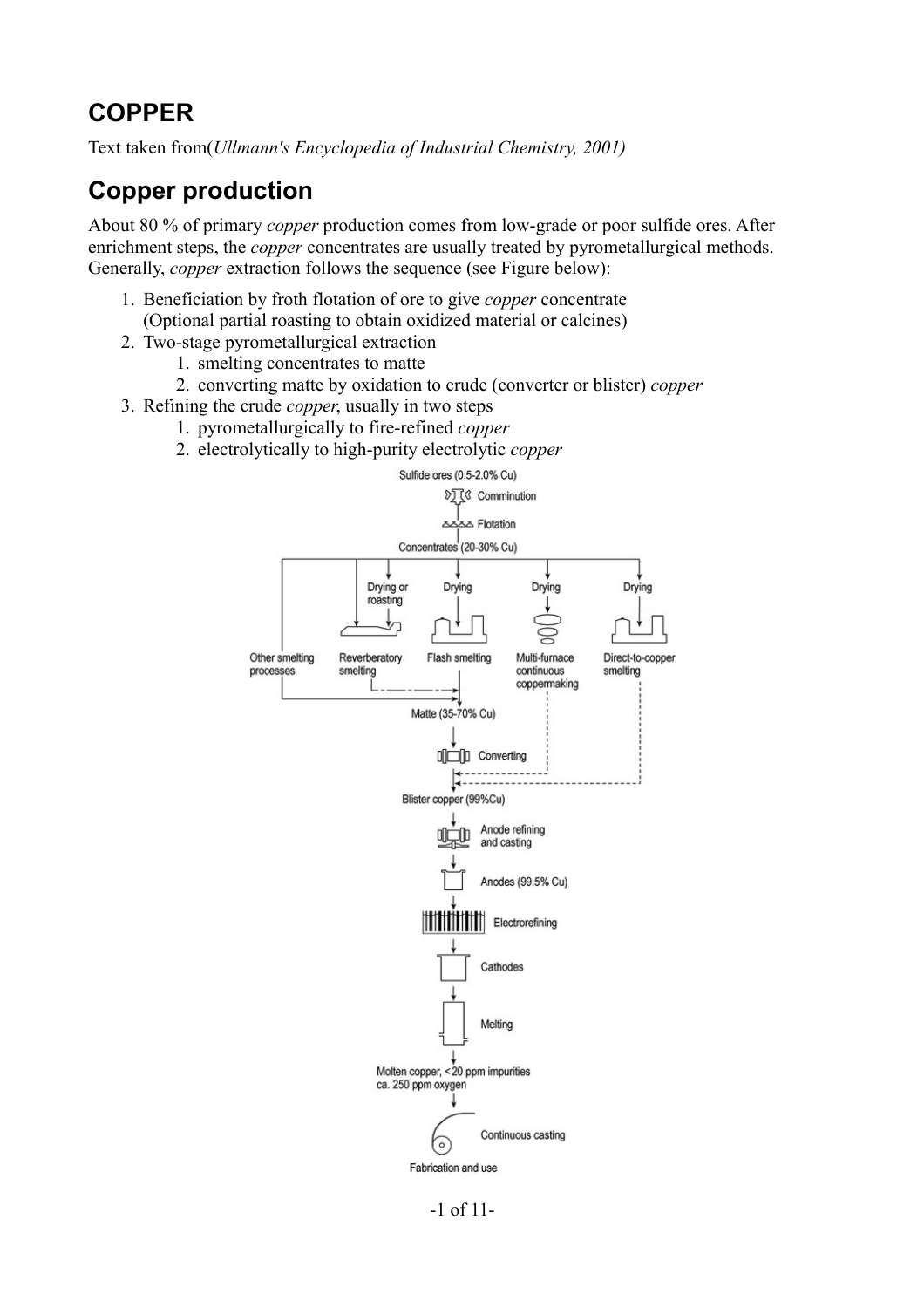## *Benefication process*



*Figure 2: Overview of a typical beneficiation process at a concentrator*

Sulfidic *copper* ores are too dilute for direct smelting. Smelting these materials would require too much energy and very large furnace capacities. The *copper* ore coming from the mine  $(0.5 - 1\%$ Cu) must be concentrated by beneficiation. The valuable minerals like chalcopyrite are intergrown with gangue. Therefore, in the first step the lumpy ore is crushed and milled into fine particles  $(< 100 \mu m)$  to liberate the individual mineral phases.

Typical equipment for crushing to about 20 cm are gyratory and cone crushers. Then wet grinding in semi-autogenous rod or autogenous ball mills takes place. Size classification takes is performed in cyclones. In the next step of beneficiation, valuable minerals and gangue are separated by froth flotation of the ore pulp, which exploits the different surface properties of the sulfidic *copper* ore and the gangue [\[46\]](http://mrw.interscience.wiley.com/emrw/9783527306732/ueic/article/a07_471/current/html?hd=All,copper#a07_471-bib-0047). The hydrophobic sulfide particles become attached to the air bubbles, which are stirred into the pulp, rise with them to the surface of the pulp, and are skimmed off as a froth of fine concentrate. The hydrophilic gangue minerals remain in the pulp. Organic reagents with sulfurcontaining groups at their polar end, such as xanthates, are used as collectors in the flotation process. Additionally, modifiers like hydroxyl ions (pH adjustment) are used to select different sulfide minerals, for example, chalcopyrite and pyrite. Alcohols are used to stabilize the froth.

To obtain concentrates with highest possible purity and recovery rate, the flotation process usually consists of several stages which are controlled by expert systems. Various sensors for particle size, pH, density, and other properties are installed. Figure [4](http://mrw.interscience.wiley.com/emrw/9783527306732/ueic/article/a07_471/current/html?hd=All,copper#a07_471-fig-0030) gives an overview of a typical beneficiation process at a concentrator. In the first flotation stage, as much *copper* as possible is recovered in a rougher concentrate so that as little as possible goes to the tailings. To increase the *copper* recovery rate, often these tailings are leached with sulfuric acid. After regrinding, the rough concentrate is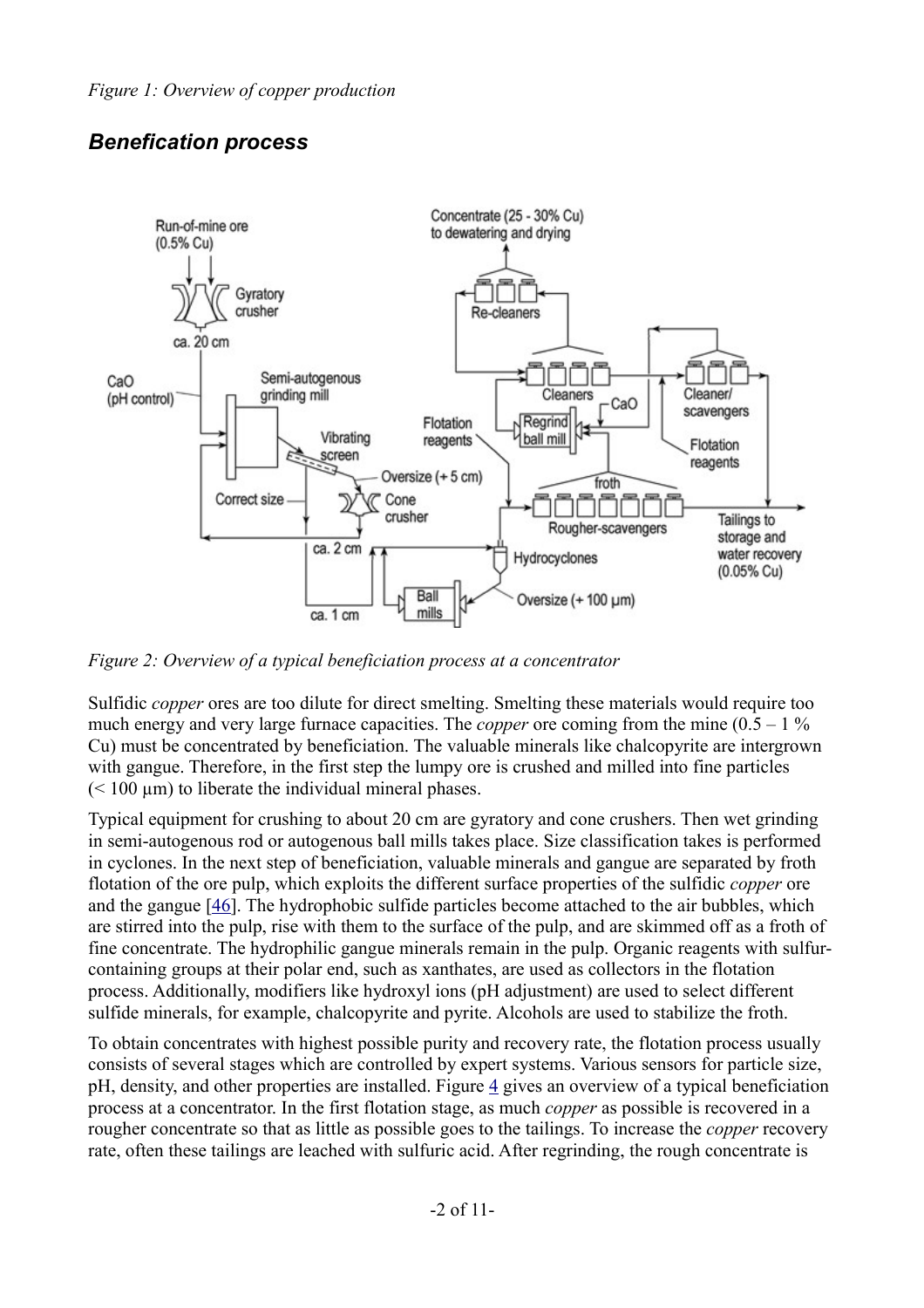cleaned in several flotation steps. After sedimentation in thickeners and filtration in automatic filter presses or vacuum filters (ceramic disk) the typical *copper* concentrate contains 25 – 35 % Cu and about 8 % moisture. The moisture content of the concentrate is a compromise between transporting water (cost) and avoiding dust generation during transport. Dewatered concentrates may heat spontaneously or even catch fire; therefore, appropriate precautions must be taken [\[47\]](http://mrw.interscience.wiley.com/emrw/9783527306732/ueic/article/a07_471/current/html?hd=All,copper#a07_471-bib-0048).

*Copper* concentrators typically treat up to 100 000 t of ore per day. They are located directly at the mines to achieve low transport costs. The *copper* recovery efficiency is over 90 %. About 95 % of the ore input goes into the tailings, which are stored in large dams near the mine and are used for water recycling to the flotation stages.

Separation of special *copper* ores such as those containing molybdenite or with high zinc or lead content (Canada) is also possible by flotation methods. Flotation of non-sulfide *copper* minerals is rare because these ores are mostly subjected to hydrometallurgical *copper* recovery, for example, heap leaching. In Zambia and Zaire, however, siliceous *copper* oxide ores are floated with fatty acid collectors, and dolomitic *copper* oxide ores are sulfidized with sodium hydrogensulfide and then floated [\[48\]](http://mrw.interscience.wiley.com/emrw/9783527306732/ueic/article/a07_471/current/html?hd=All,copper#a07_471-bib-0049).

### *Pyrometallurgical copper production*



*Figure 3: Typical flow sheet for pyrometallurgical copper production from ore concentrates*

The large blast and reverberatory furnaces of the 1900s were derived from these principles. Later, the electric furnace for matte smelting was developed. Newer processes are the Isasmelt/Ausmelt/Csiromelt (furnace with vertical blowing lance), the Noranda and CMT/Teniente reactors (developed from converters), the Russian Vanyukov, and the Chinese Bayia process.

### **5.4.1. Blast Furnace Smelting**

The blast or shaft furnace is well-suited for smelting high-grade, lumpy *copper* ore. If only fine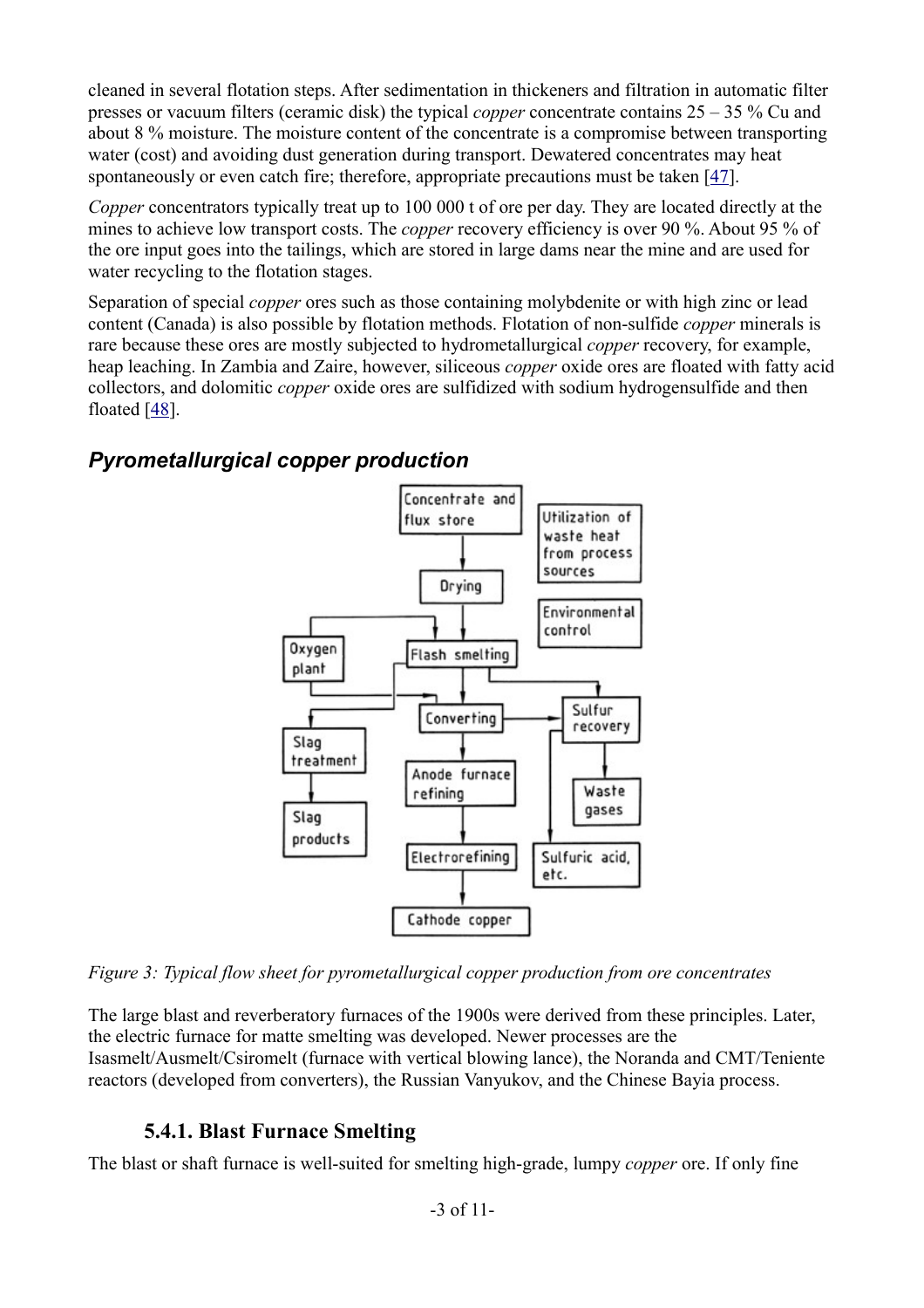concentrates are available, they must first be agglomerated by briquetting, pelletizing, or sintering. Because of this additional step and its overall low efficiency, the blast furnace lost its importance for primary *copper* production and is currently used in only a few places, for example, Glogow in Poland.

Smaller types of blast furnace, however, are used to process such copper-containing materials as intermediate products (e.g., cement *copper* or copper(I) oxide precipitates), reverts (e.g., converter slag, refining slag, or flue dusts), and copper-alloy scrap.

The construction of the furnace is basically related to that of the iron blast furnace, but there are considerable differences in design, especially in size and shape: the *copper* blast furnace is lower and smaller, and its cross section is rectangular. Developments adopted from the steel industry include use of preheated air (hot blast), oxygen-enriched air, and injection of liquid fuels.

The furnace is charged with alternate additions of mixture (copper-containing materials and accessory fluxes such as silica, limestone, and dolomite) and coke (which serves as both fuel and reducing agent). There are three zones in the furnace:

- 1. In the heating zone (the uppermost), water evaporates and less stable substances dissociate.
- 2. In the reduction zone, heterogeneous reactions between gases and the solid charge take place.
- 3. In the smelting zone, liquid phases react.

The usual mode of operation is reducing smelting, which yields two main products. Sulfide ores are used to produce a matte  $(40 - 50 \text{ wt } \% \text{ Cu})$  and a disposal slag (ca. 0.5 wt % Cu). In contrast, oxide ores are processed directly to impure black *copper* ( $\leq$ 95 wt % Cu) and to a copper-rich slag. The two ore types can be smelted together to produce matte and a slag with low *copper* content. Another product is top gas, which contains flue dust. Ores that contain high concentrations of arsenic and antimony also form speiss, which is difficult to decompose.

In Poland (KGHM Polska Meidz S.A. Smelters in Glogow I and Legnica) the blast-furnace technology is well adapted to Polish *copper* concentrates, which contain about 20 – 30 % Cu like normal chalcopyrites but also  $5 - 10\%$  of organic carbon and only  $9 - 12\%$  S. Also these concentrates have relatively high lead (up to 2.5 %) and arsenic (up to 0.3 %) content. The organic carbon compounds provide about  $40 - 60$  % of the process energy; the rest is added by coke. The matte has about  $58 - 63$  % Cu and  $3 - 6$  % Pb. The slag contains less than 0.5 % Cu. The off-gas from the blast furnaces (three in each plant) is mixed with the converter gases (Hoboken Converter). It contains  $7 - 10\%$  SO<sub>2</sub> and is sent to sulfuric acid production. The production figures are 80 000 t/a converter *copper* in Legnica, and 200 000 t/a in Glogow I Smelter [\[214\]](http://mrw.interscience.wiley.com/emrw/9783527306732/ueic/article/a07_471/current/html?hd=All,copper#a07_471-bib-0224).

### **5.4.2. Reverberatory Furnace Smelting**

The reverberatory furnace dominated *copper* matte smelting for much of the 1900s, because it was an excellent process for smelting fine concentrate from flotation. It is a fossil fuel fired hearth furnace for smelting concentrate and producing *copper* matte. The reverbs began to decline in the 1970s with the adoption of environmentally and energetically superior processes like flash smelting. Probably the last one was erected in 1976 in Sar Chemesh, Iran. In 1980 about 100 reverbs were in operation, but in 1994 the number had decreased to about 25. As shown in Figure [10](http://mrw.interscience.wiley.com/emrw/9783527306732/ueic/article/a07_471/current/html?hd=All,copper#a07_471-fig-0010) it is a rectangular furnace up to 10 m wide and 35 m long with internal brick lining. Throughputs of up to 1100 t/d concentrate or a mixture of concentrate and calcine could be processed. The charge is passed into the furnace near the burners through the roof or lateral openings. As fossil fuel, pulverized coal, heavy oil, or natural gas is used. Normally the burner is located in the front wall of the furnace. The atmosphere is slightly oxidizing, and the maximum flame temperature is up to 1500 °C. During the 1980s oxygen – fuel burners have been set in the roof to fire downwards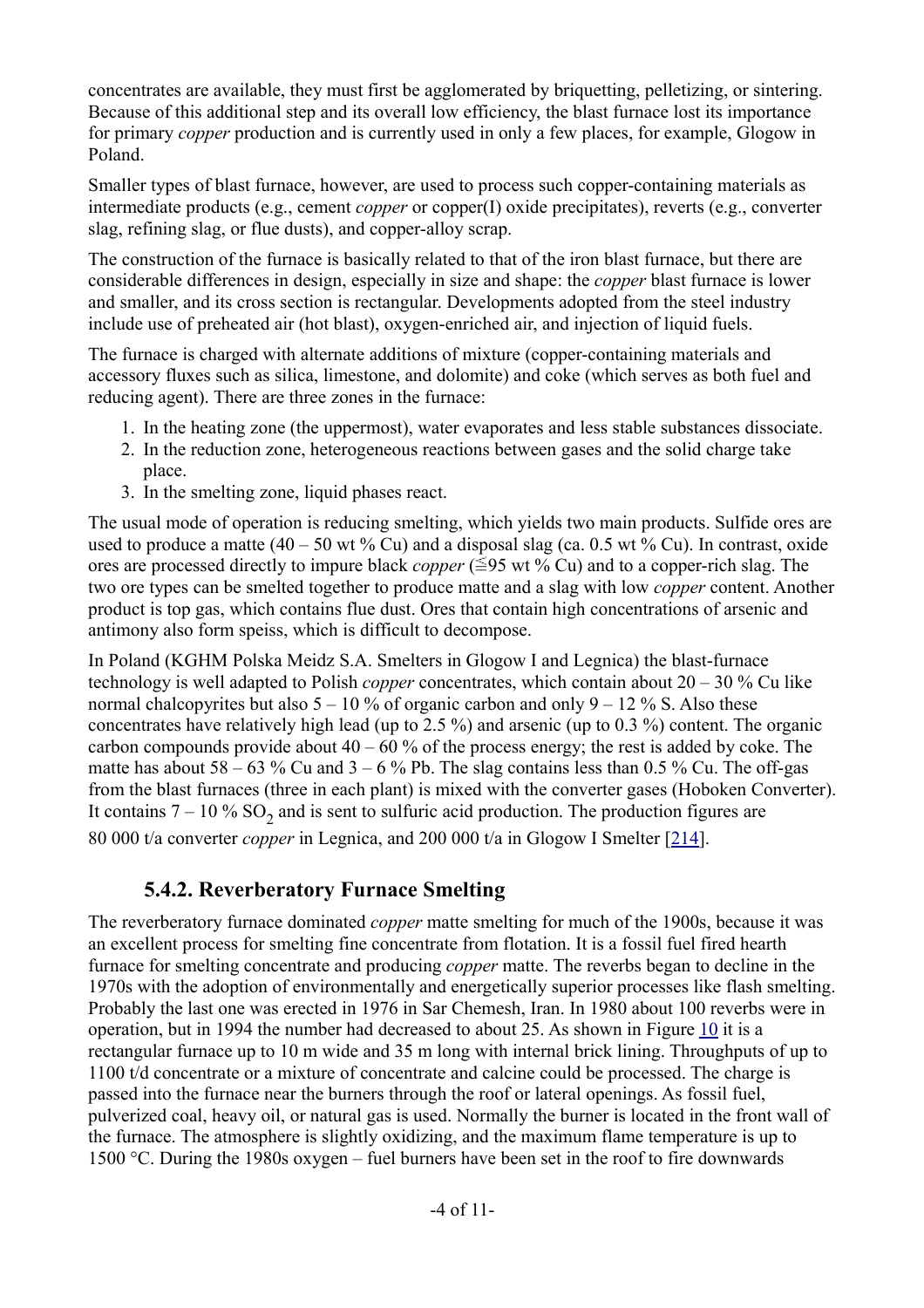directly on the top of the bath. This increases the smelting rate by up to 40 % and the energy efficiency to about 50 % [\[76\]](http://mrw.interscience.wiley.com/emrw/9783527306732/ueic/article/a07_471/current/html?hd=All,copper#a07_471-bib-0079), [\[215\]](http://mrw.interscience.wiley.com/emrw/9783527306732/ueic/article/a07_471/current/html?hd=All,copper#a07_471-bib-0225). Another invention was the sprinkler burner for feeding concentrate, coal, and flux from the top of the reverb [\[77\]](http://mrw.interscience.wiley.com/emrw/9783527306732/ueic/article/a07_471/current/html?hd=All,copper#a07_471-bib-0080).

### **Autogenous Smelting**

Autogenous smelting involves the use of combustion heat generated by reactions of the feed in an oxidizing atmosphere in which the sulfide concentrate acts partly as a fuel. The formerly separate steps of roasting and smelting are combined into a roast – smelting process. The spatial and temporal coupling of exothermic and endothermic reactions leads to an economical process, but the sensible heat of nitrogen in the air causes a deficit in the heat balance. In practice, various measures must be taken:

- 1. Increasing the oxygen content of the combustion air and even using pure oxygen
- 2. Preheating combustion air with waste heat or in a preheater
- 3. Combustion of natural gas, fuel oil, or pulverized coal in supplementary burners

To achieve autogenous operation and prevent agglomeration of the feed, the moisture in the concentrate must be removed by drying before charging. The quantity of added fluxes is minimized as far as practical to save energy.

Because the residence time of the sulfide particles in the reaction chamber is only a few seconds, kinetic conditions predominate over the thermodynamic equilibrium. The reactants form a heterogeneous system, with the feed suspended in the gas flow, thus the term smelting in suspension.

These processes have several advantages:

- 1. High rate of reaction, increasing the production rate
- 2. Energy savings
- 3. Low volume of off-gas and correspondingly high concentration of  $SO_2$  and low quantity of flue dust, if oxygen is used

However, a typical disadvantage is the high *copper* content of the slags, and the relatively high flue dust content in the off-gas, which can cause problem in the waste-heat boiler.

## **Outokumpu Flash Smelting**

After a preliminary test in 1946, the first full-scale flash smelting furnace started operation in 1949 at Outokumpu Oy, Harjavalta (Finland). Flash smelting has been the most widely adopted *copper* matte smelting process since 1970. More than 40 furnaces have been installed to replace reverberatory furnaces or at new smelting operations. Nowadays the Outokumpu-type smelters account for more than 50 % of world primary smelter capacity.

# **Processing and Uses**

The pure metal produced in refineries or remelting plants is manufactured into semifabricated products.

## **Working Processes**

Usually *copper* is treated initially by noncutting, shaping processes to obtain semifinished products or "semis". These processes are subdivided into hot working, cold working and, if necessary, process annealing.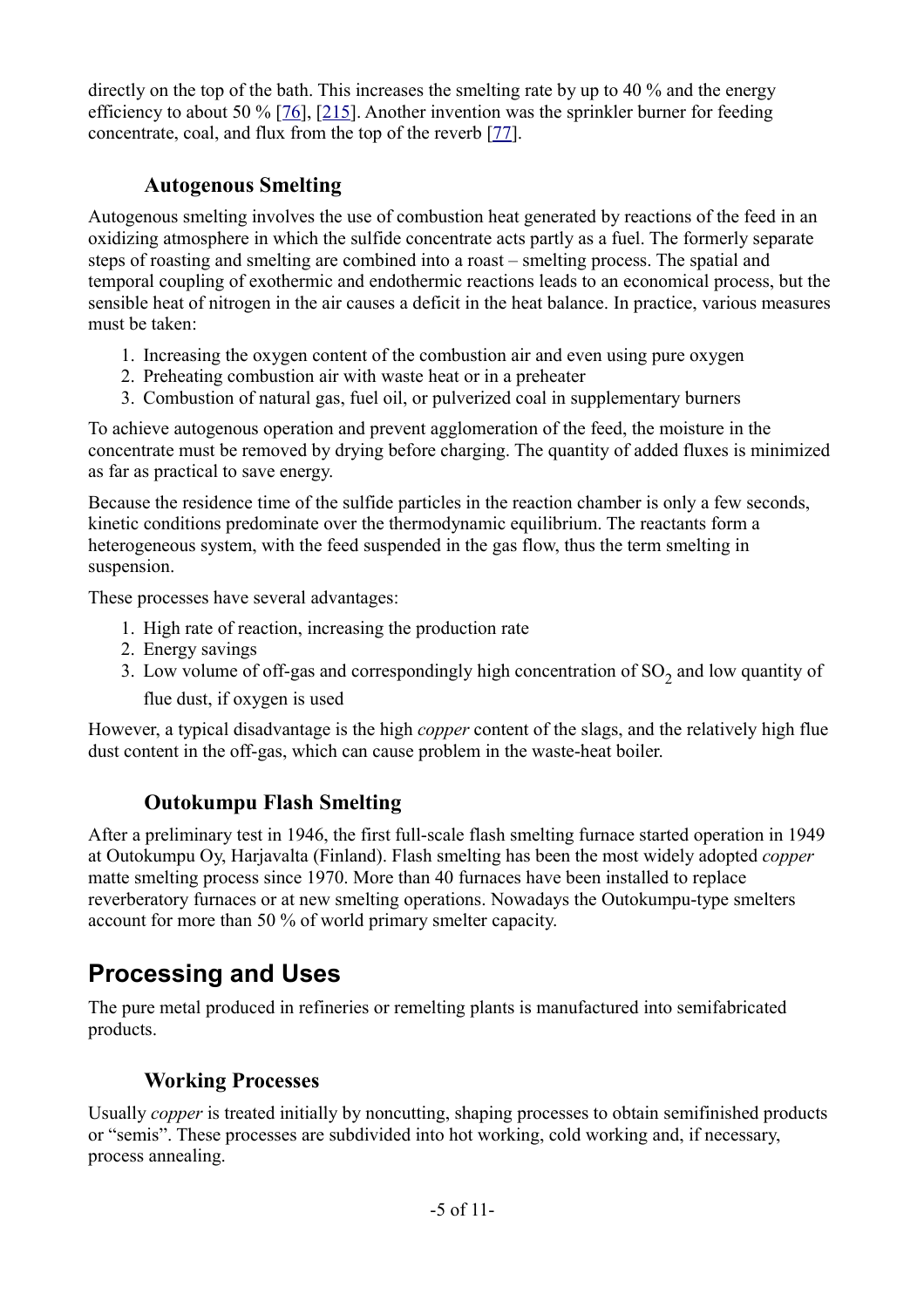Hot working means plastic forming above the recrystallization temperature. Generally *copper* is preheated to 800 – 900 °C, and the subsequent hot forming is finished at ca. 400 °C. Cast bars from modern combined continuous casting/rod-rolling systems already have sufficient temperature, thus saving thermal energy. After cooling, the hot-worked *copper* is soft *copper*. Its mechanical and electrical properties are scarcely changed, but its density has increased to nearly 8.9 g/cm<sup>3</sup>.

The next step is cold working, which involves plastic forming below the recrystallization temperature. In practice, the operation is done at room temperature. Unlike hot working, this procedure entails an essential strain hardening of the metal by increasing the number of lattice defects; however, simultaneously formed lattice voids cause a considerable decrease of electrical and thermal conductivity. After cold working, the metal is hard *copper*.

Process annealing is a heat treatment that is necessary if the hardened *copper* must be softened again, either for continued working or for producing (soft) *copper* with high electrical conductivity. Special furnaces are used for the purpose of steady heating and cooling of the metal — often in a nonoxidizing atmosphere. To achieve the intended microstructural change, the recrystallization temperature of 200 – 300 °C must be exceeded; in practice, the metal is heated to 400 – 500 °C for accelerated recrystallization. *Copper* products with exactly defined properties can be obtained if all annealing conditions are carefully controlled.

The engineering techniques are versatile. The following working methods are of special importance:

> hot working cold working hot rolling

> > cold rolling extrusion

cold drawing drop forging

cupping

Foils only ca. 0.002 mm thick are manufactured by rolling, and wires to 0.004 mm diameter by drawing. Many products of varying size are fabricated by modern variants of the extrusion process [\[187\]](http://mrw.interscience.wiley.com/emrw/9783527306732/ueic/article/a07_471/current/html?hd=All,copper#a07_471-bib-0197). The fabrication of tubes is also quite diverse [\[188\]](http://mrw.interscience.wiley.com/emrw/9783527306732/ueic/article/a07_471/current/html?hd=All,copper#a07_471-bib-0198).

### **Other Fabricating Methods**

In many cases, machining operations are required, e.g., cutting, turning, planing, drilling, and sawing. However, these are more important for *copper* alloys than for pure *copper* because of copper's tendency to gum. Noncontinuous casting processes are likewise more suitable for *copper* alloys because *copper* has a disadvantageous coolability. These include sand mold casting, permanent mold casting, gravity die casting, pressure die casting, and centrifugal casting. Continuous or semicontinuous casting processes, however, are well-suited for pure *copper*.

Galvanoplasty is an electrolytic operation for manufacturing complicated objects that require high precision and flawless surfaces such as hollow bodies, disk matrices, and electrotypes. A special galvanic method is *copper* plating, which involves electrolytic deposition of a thin layer of *copper*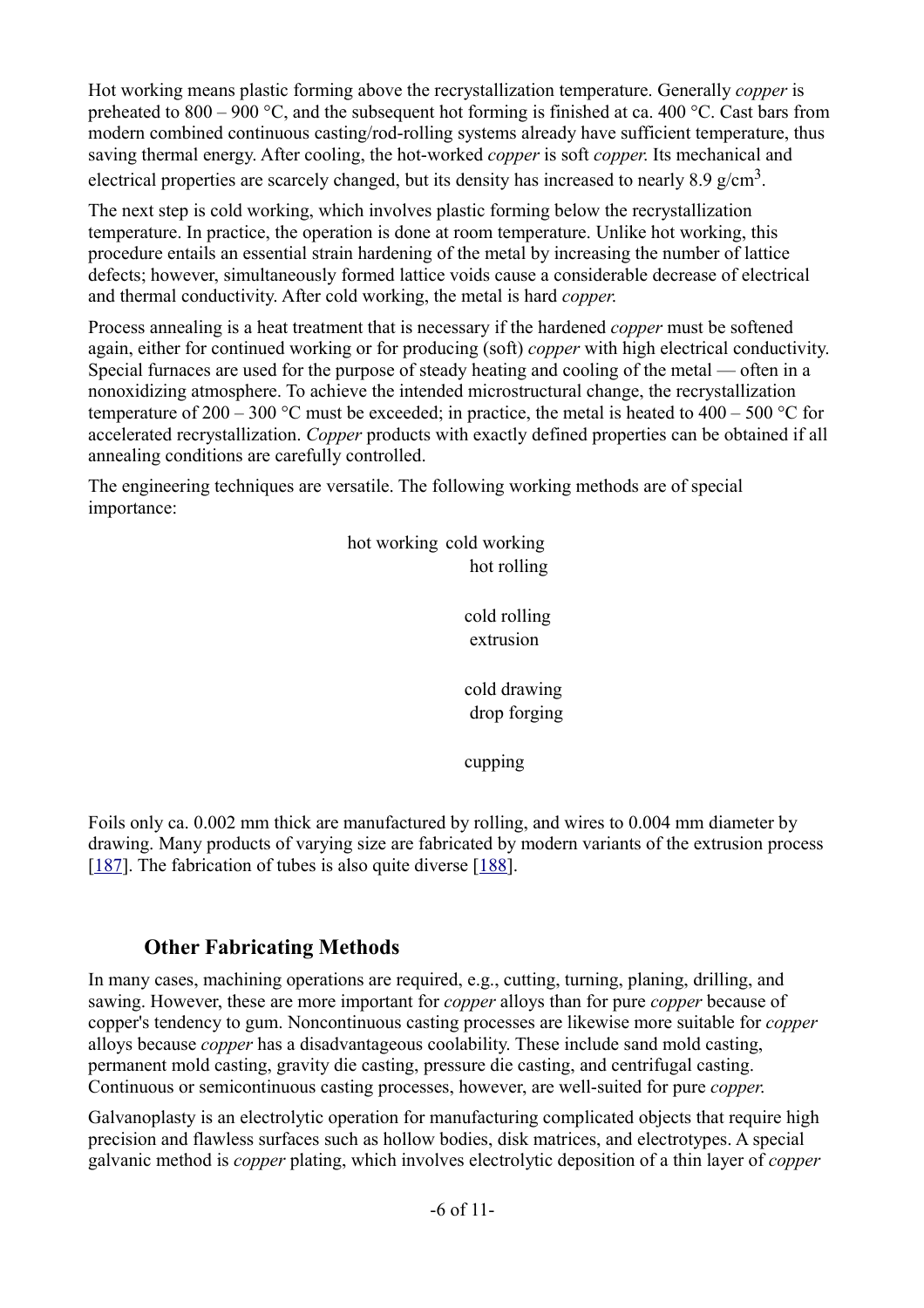on another metal either for surface protection or as a base layer for electroplating with another metal  $\rightarrow$  [Electrochemical and Chemical Deposition\)](http://mrw.interscience.wiley.com/emrw/9783527306732/ueic/article/a09_125/current/html).

Powder-metallurgical techniques are used primarily for the mass production of small pieces, especially intricate forms such as electrotechnical and mechanical structural parts. The metal powders are first compacted by pressure and then sintered in a controlled atmosphere. The *copper* powder is often mixed with other powdered metals, including those that do not form common *copper* alloys  $(\rightarrow)$  [Powder Metallurgy and Sintered Materials\)](http://mrw.interscience.wiley.com/emrw/9783527306732/ueic/article/a22_105/current/html).

There are other important fabricating methods [\[189\]](http://mrw.interscience.wiley.com/emrw/9783527306732/ueic/article/a07_471/current/html?hd=All,copper#a07_471-bib-0199). Joining is usually carried out above room temperature by soldering, brazing, or welding. Soldering may be used for all sorts of *copper*, owing to the low temperature. However, welding and brazing are feasible only with deoxidized or oxygenfree *copper*.

When tough-pitch *copper* is heated in an atmosphere containing hydrogen, the steam generated (see Gases and *[Copper](http://mrw.interscience.wiley.com/emrw/9783527306732/ueic/article/a07_471/current/html?hd=All,copper#a07_471-sec6-0011)*) collects within the grain boundaries at high pressure and can destroy the grain structure by forming cracks. This phenomenon is known as "hydrogen embrittlement."

Mechanical joining and metal bonding are also possible ways of joining *copper* with other materials.

Surface treatment of *copper* is a group of operations for surface protection or surface refinement. These include mechanical, electrical, or electrochemical handling, e.g., polishing, matte finishing, pickling by dilute sulfuric or nitric acid, metal coating or electroplating (with nickel, nickel and chromium, tin, silver, gold, or platinum metals), lacquering or coating with synthetic plastics (mainly for electrical insulation), enameling of objects (applied art), and chemical or electrochemical coloring (decoration). Coloration is effected by chemicals, mostly specially formulated metal salt solutions which form thin layers of insoluble green, red, brown, or black compounds.

### **Uses**

*Copper* is a useful material with a wide range of applications because of its combination of properties. Because of its excellent electrical conductivity, it is the dominant conductor material. *Copper* is used primarily as round wire or rods, bare or insulated, for current generation, transmission, and conduction; various sorts of cables are produced for special applications. Substantial quantities of *copper* are made into generators, motors, transformers, and other electrical appliances. About 40 % of the world consumption of *copper* is for electrical purposes. As a result of its high thermal conductivity, *copper* is well-suited for vessels and pipes, especially for heating, cooling, and heat exchange.

While high-conductivity *copper* is required for electrotechnical and electronic uses, special *copper* qualities are chosen for other uses. About 30 % of world *copper* production is used for alloying. *Copper* alloys are usually cold-worked; only ca. 10 % of them are cast.

*Copper* is frequently used in the chemical and food industries because of its high resistance to corrosion. There is substantial use of *copper* in mechanical engineering, by fabricators of precision implements, in vehicle construction, and in ship building. There is increasing interest in *copper* building construction as a material for installation, wall lining, and roofing. Hydraulic engineers use *copper* sheets for tightening on dams, sluices (floodgates), and bridges.

Other areas of application are in the fabrication of household articles, art objects, coins and medals, and in military hardware as ammunition. There is a smaller demand for other purposes, such as electrodeposition; powder-metallurgical *copper*, special materials for brakes and self-lubricating bearings, small precision parts, filters, graphite brushes; and alloying additives for aluminum, iron,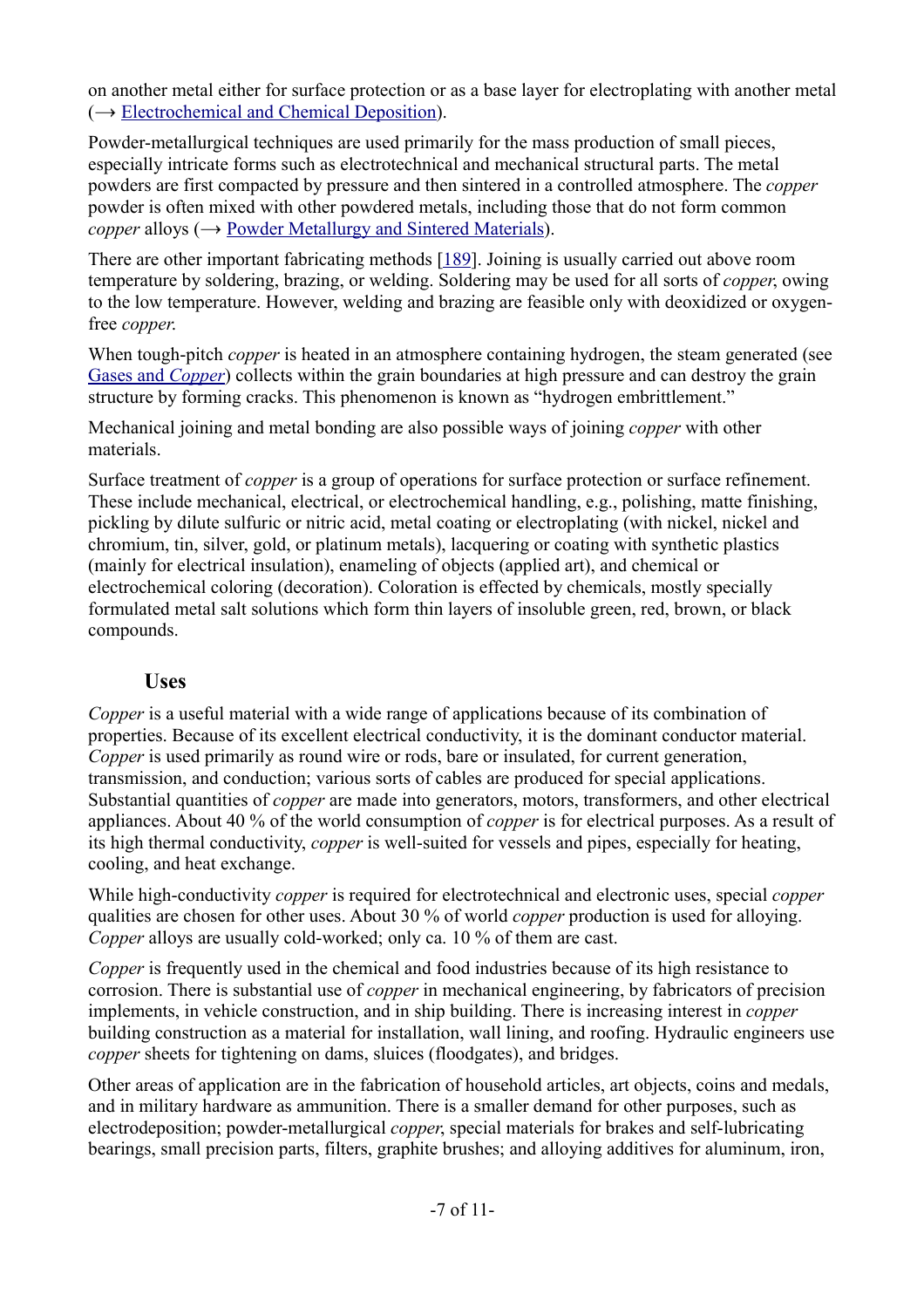and steel. Use in *copper* compounds, chiefly *copper* sulfate and *copper* oxides, consumes only  $1 - 2\%$  of the primary world production.

Table [22](http://mrw.interscience.wiley.com/emrw/9783527306732/ueic/article/a07_471/current/html?hd=All,copper#a07_471-tbl-0019) lists the distribution of *copper* consumption among various industries.

Table 22. Industrial use of *copper* (including alloys) in the Western world in 1995, percentage by country  $[190]$ 

| <b>Branch</b>                         | <b>States</b> | <b>United Europe Asia</b> |    |
|---------------------------------------|---------------|---------------------------|----|
| Electrical and electronic industry    | 25            | 37.5                      | 50 |
| Industrial machinery and equipment 11 |               | 9                         |    |
| Building construction                 | 43            | 39.5                      | 15 |
| Transportation                        | 9             | 65                        | 11 |
| Consumer and general products         | 12            | 75                        | 15 |

 Substitution and Miniaturization. Several materials compete with *copper* and may substitute for it, depending on the relative costs. *Copper* is partly replaced by aluminum in automotive radiators and in transmission cables, high-voltage long-distance lines, and household wiring. *Copper* wires and cables for telecommunications are being displaced by microwave technology and fiber optics. *Copper* is being replaced by plastics for water pipes in both residential and commercial construction. In the area of corrosion-resistant materials, in addition to plastics there are also stainless steel and titanium.

The movement toward making smaller and smaller parts has been one of the most pervasive and continuing pressures on the *copper* market. A dramatic drop in the use of *copper* has occurred in the widespread acceptance of printed circuits. The use of wire has plummeted. The number and size of the connectors have dropped. On the other hand, miniaturization has steadily decreased the cost of the final products, thus increasing the number of units sold.

At the same time, however, this drive towards miniaturization, whether in the thickness of an automotive radiator or in the size of an electronic component, is a challenge to the *copper* industry to produce purer *copper* and more useful alloys and to the *copper* fabricating industry to produce the new miniaturized products.

In several applications *copper* is resisting substitution by using new technologies. For example in telecommunications, *copper* continues to be the preferred signal carrier for the last mile. The new xDSL (Digital Subscriber Line) technology allows the existing *copper* infrastructure of ordinary telephone wires to also carry high-speed data. The installation of optical fiber in communication trunk lines has led to a revolution in the telecom industry. *Copper* application was partly displaced, but overall this increased the demand for *copper*. Another development is the use of *copper* circuitry in silicon chip technology, which makes the microprocessors faster and lowers energy consumption. Another example is the automobile radiator, which was formerly made of *copper*, which was then displaced by aluminum. New technology was developed for producing smaller and lighter *copper* brass radiators with higher thermal conductivity than aluminum radiators. A final example for innovation in *copper* is the development of superconducting power cables made from hightemperature superconductor wire. This technology will improve energy efficiency, and now projects in Chicago and Tokyo have been started.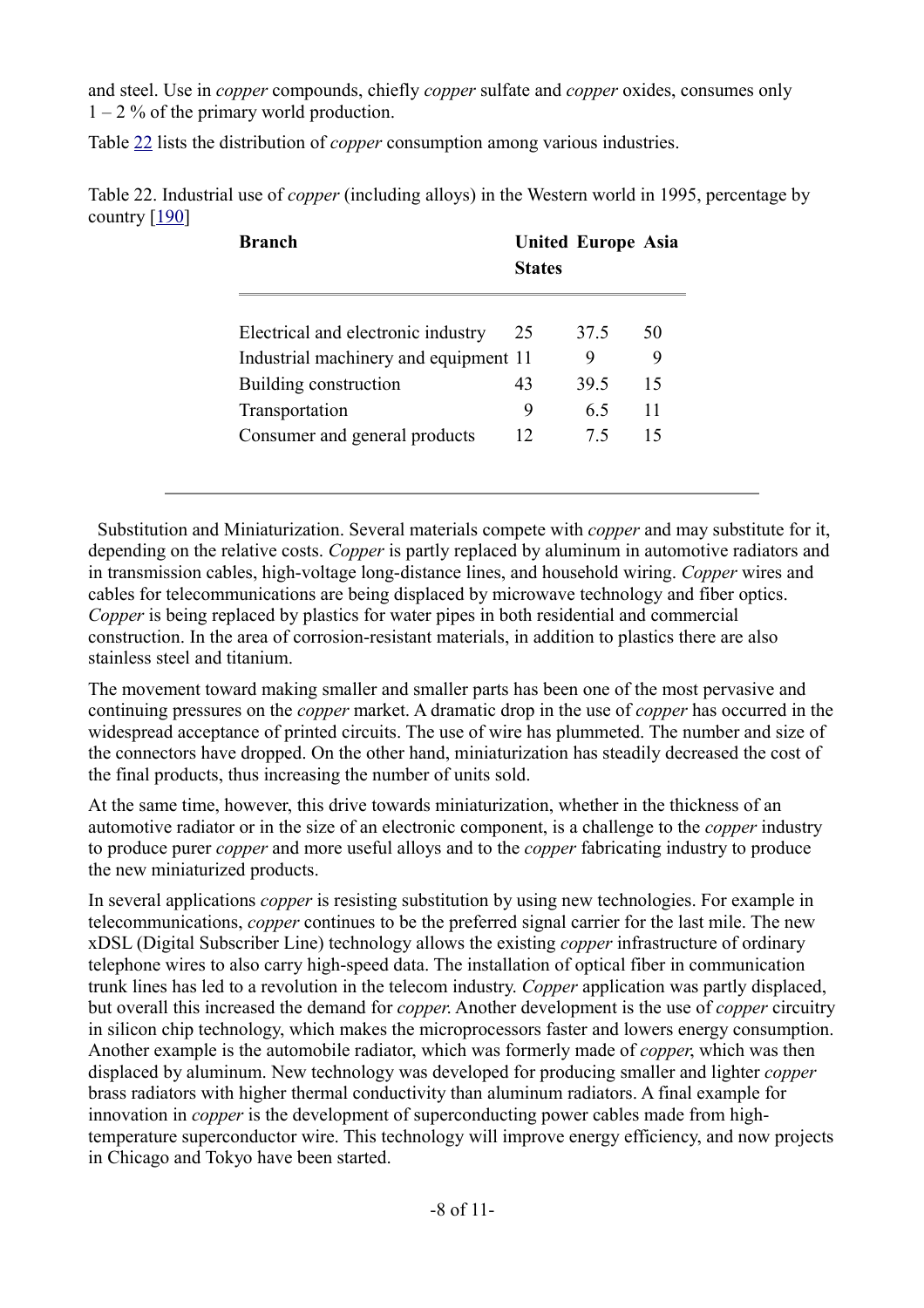## *Process Economics*

Cost of *Copper* Production and *Copper* Price. The cost of *copper* production is characterized by high capital investment in mining projects and in smelters and refineries. Mining projects are financed by large consortiums and banks. The capital investment for a green-fields smelter is in the region of 2500 – 3000 \$/t of design *copper* production. Smelter enlargement investment is approximately half that. Therefore, increased smelter production is preferably achieved by enlargement.

In the last 15 years *copper* leaching projects have been established. This is due to lower capital investment than smelters (about half), and also leaching operations built to increases the *copper* yield of ores.

Operational costs are high due to energy consumption, which is the most important factor. For primary *copper* production the overall energy consumption per tonne of *copper* is about 45 GJ, about half of which is consumed in mining and beneficiation and the rest in smelting and electrorefining. For secondary *copper*, coming for example from *copper* scrap smelting and refining, the overall energy consumption is only 20 GJ/t.

Due to several smelter enlargements, leaching operations, and also new energy-efficient milling and smelting/refining processes, the overall production cost of *copper* are falling.

The *copper* price is set primarily at the two metal exchanges: the London Metal Exchange (LME) and the New York Commodity Exchange (COMEX). Like the *copper* production cost also the *copper* prices have been in an overall declining trend since the World War II. The *copper* price also increases and decreases in the same economic cycles as industrial growth and recession. The development of *copper* prices since 1960 is shown in Figure [37.](http://mrw.interscience.wiley.com/emrw/9783527306732/ueic/article/a07_471/current/html?hd=All,copper#a07_471-fig-0027)